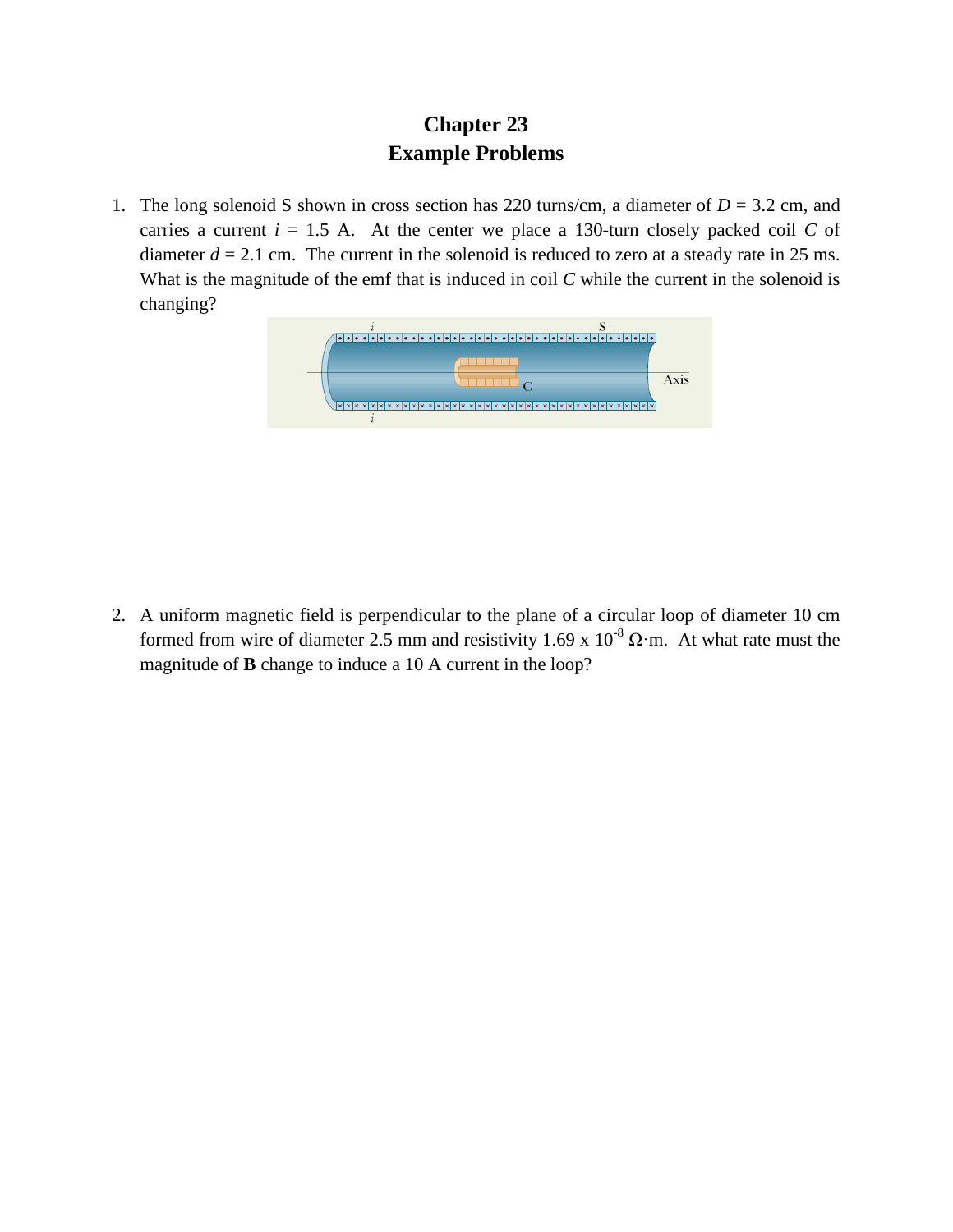- 3. The figure shows a circuit that contains three identical resistors with resistance  $R = 9.0 \Omega$ , two identical inductors with inductance  $L = 2.0$  mH, and an ideal battery with emf of 18 V.
	- a. What is the current *i* through the battery just after the switch is closed?
	- b. What is the current *i* through the battery long after the switch has closed?



4. A coil has an inductance of 53 mH and a resistance of 0.35 Ω. If a 12 V emf is applied across the coil, how much energy is stored in the magnetic field after the current has built up to its equilibrium value?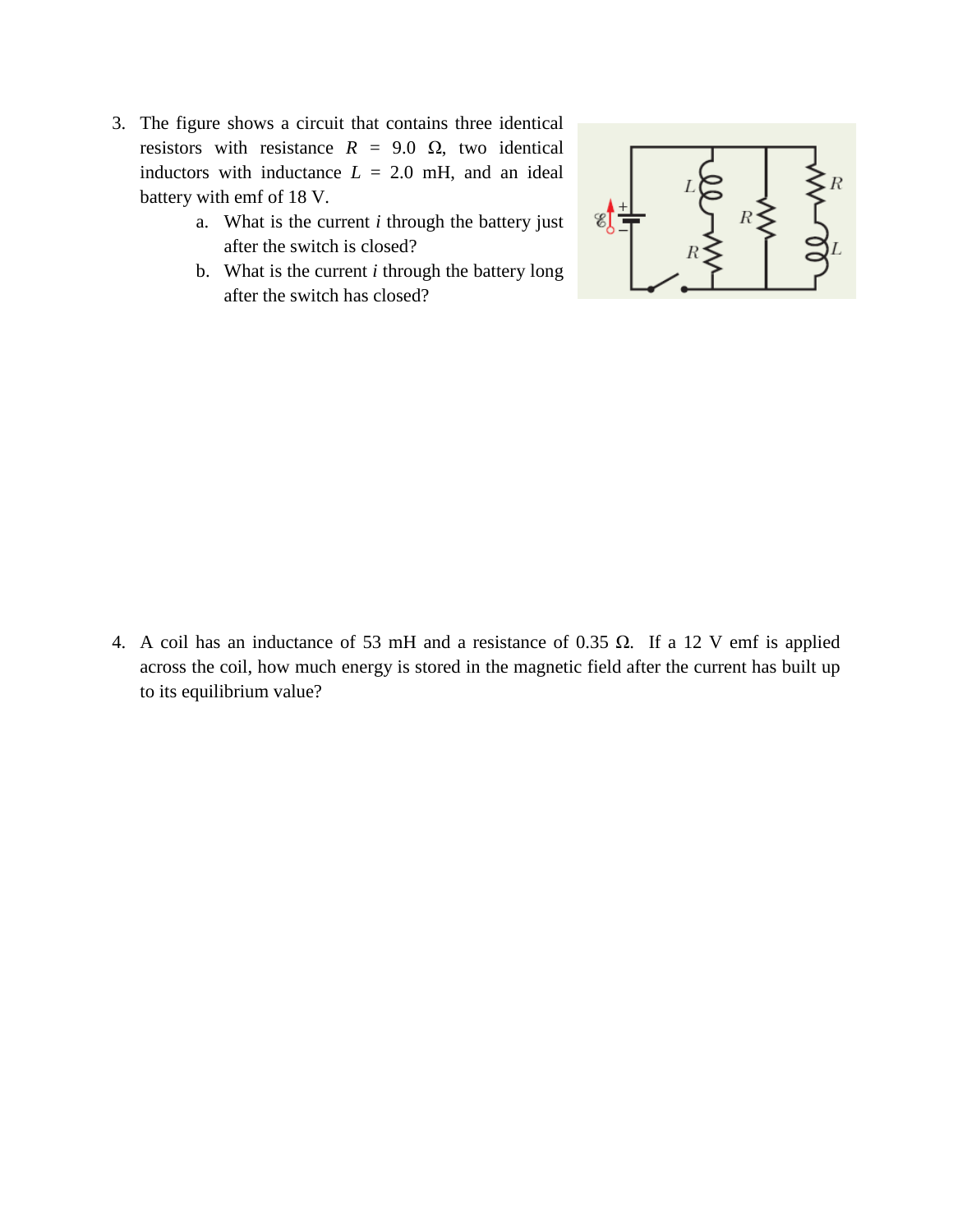5. The figure shows two circular close-packed coils, the small being coaxial with the larger and in the same plane. Derive an expression for the mutual inductance M for this arrangement of these two coils, assuming that  $R_1 \gg R_2$ .



- a. What is the frequency of the resulting oscillations?
- b. What is the current of the oscillations?



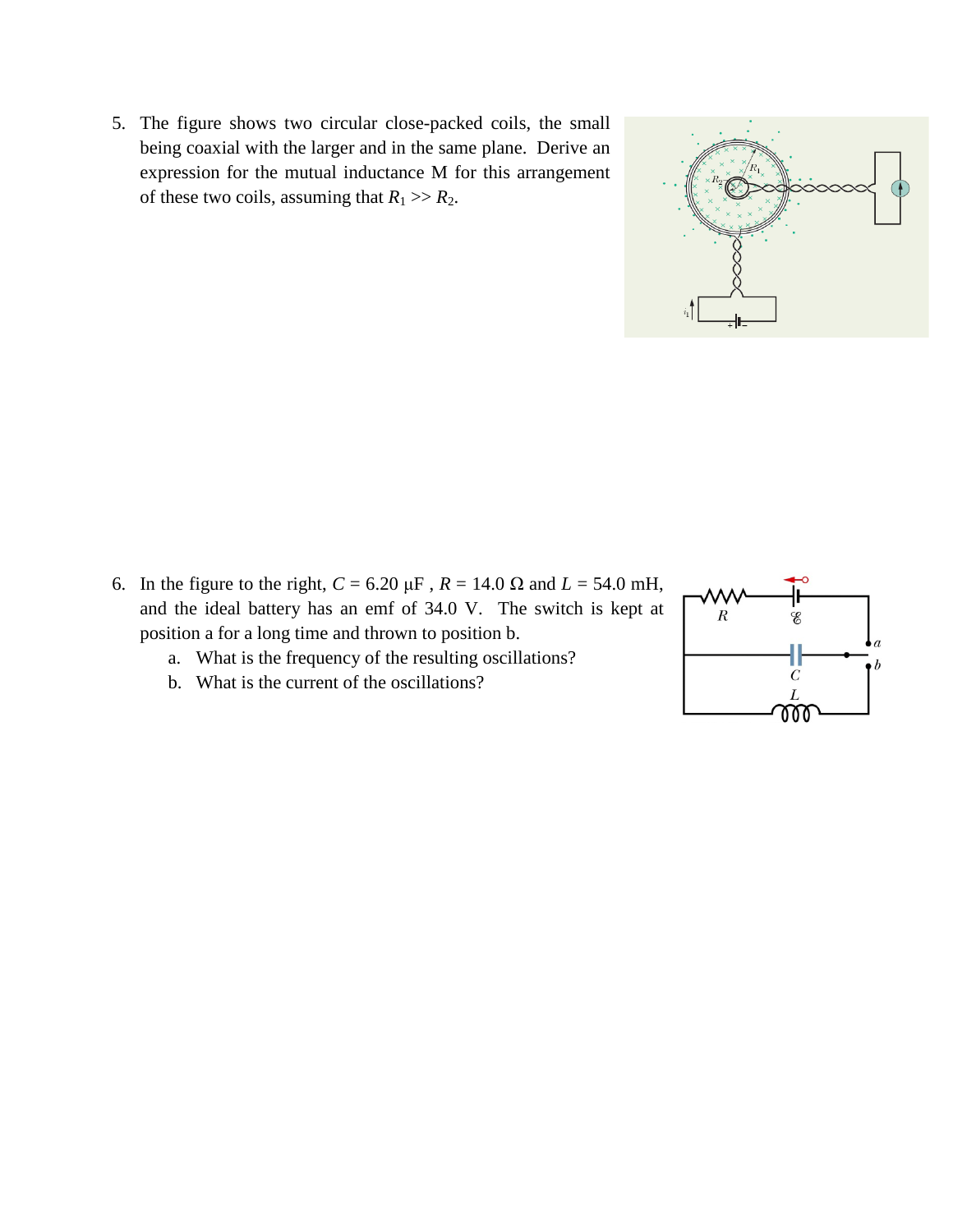- 7. A series *RLC* circuit has inductance  $L = 12$  mH, capacitance  $C = 1.6 \mu$ F, and resistance  $R =$ 1.5 Ω and begins to oscillate at time *.* 
	- a. At what time *t* will the amplitude of the charge oscillations in the circuit be 50% of its initial value?
	- b. How many oscillations are completed with this time?

- 8. In the circuit below, the resistance *R* is 200  $\Omega$  and the sinusoidal emf device operates at amplitude of 36.0 V and a frequency of 60.0 Hz.
	- a. What are the potential difference  $v_R(t)$ across the resistor and the amplitude of *VR* of  $v_R(t)$ ?



b. What are the current  $i_R(t)$  in the circuit as a function of time and the amplitude of  $I_R$  of  $i_R(t)$ ?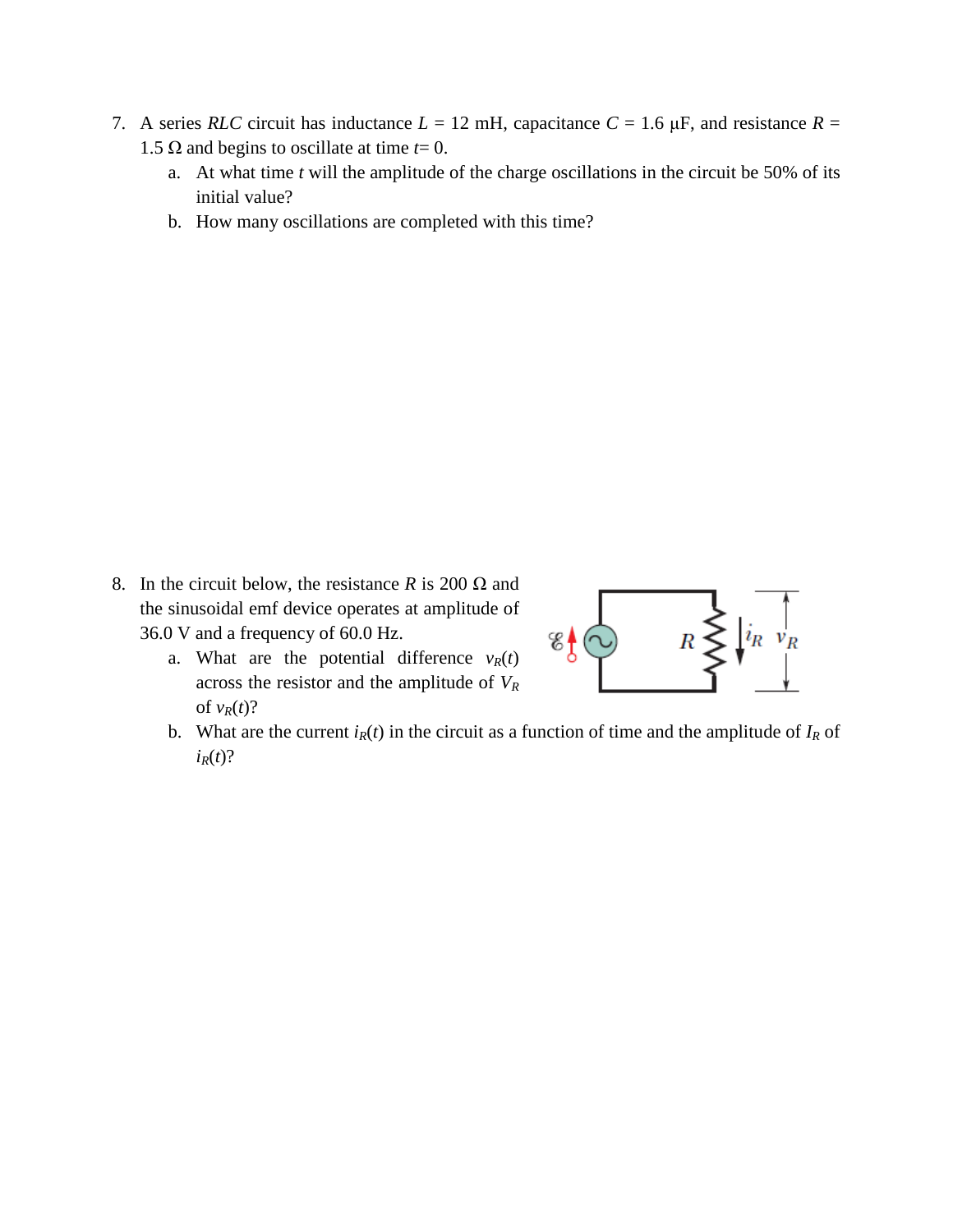- 9. In the circuit below, the capacitance *C* is 1.50 μF and the sinusoidal emf device operates at amplitude of 36.0 V and a frequency of 60.0 Hz.
	- a. What are the potential difference  $v_c(t)$  across the capacitor and the amplitude of  $V_C$  of  $v_C(t)$ ?
	- b. What are the current  $i<sub>C</sub>(t)$  in the circuit as a function of time and the amplitude of  $I_C$  of  $i_C(t)$ ?



- a. What is the potential difference  $v_L(t)$  across the inductor and the amplitude of  $V_L$  of  $v_L(t)$ ?
- b. What are the current  $i<sub>L</sub>(t)$  in the circuit as a function of the time and the amplitude of  $I_L$  of  $i_L(t)$ ?